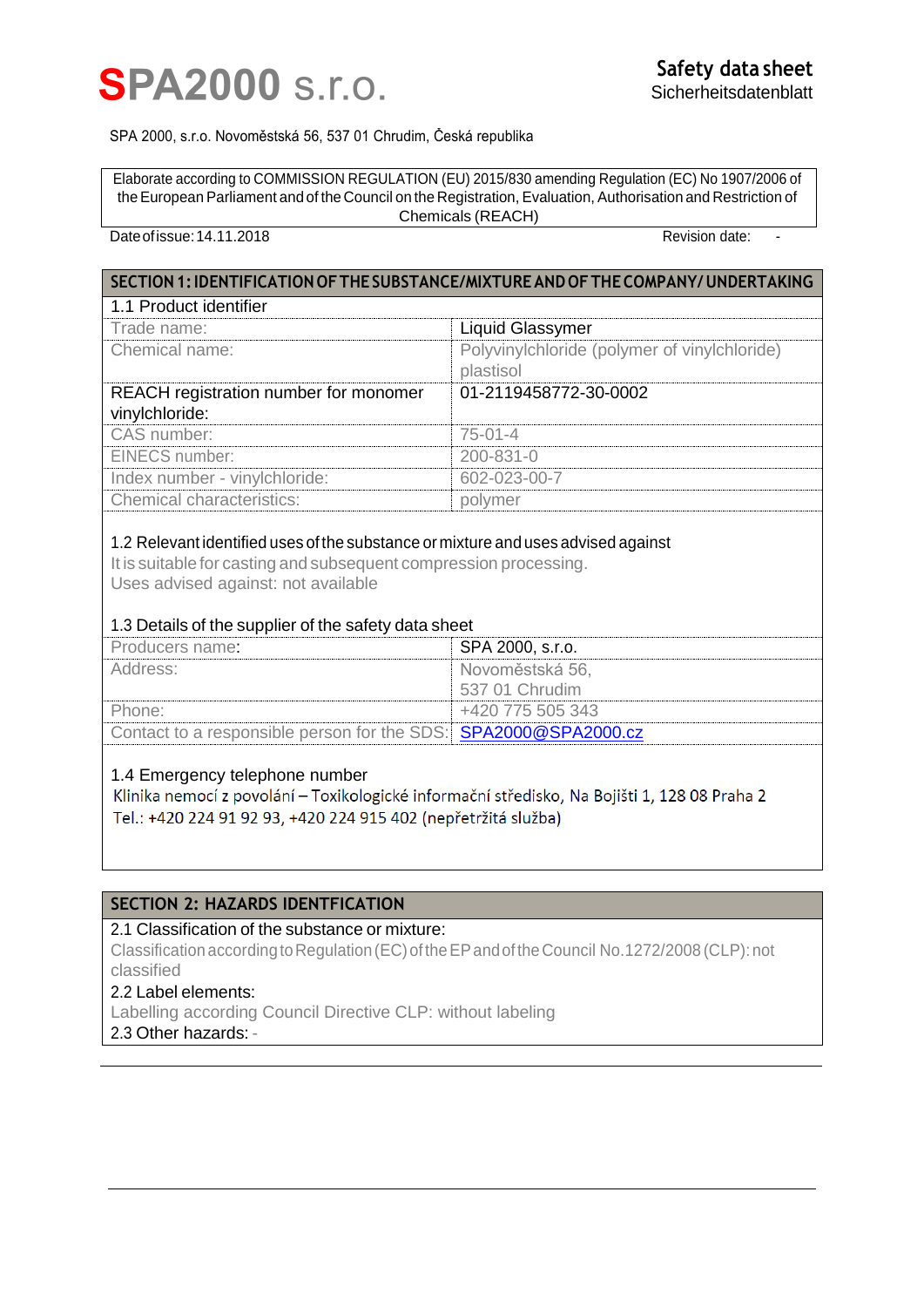# **SPA2000 s.r.o.**

#### SPA 2000, s.r.o. Novoměstská 56, 537 01 Chrudim, Česká republika

Elaborate according to COMMISSION REGULATION (EU) 2015/830 amending Regulation (EC) No 1907/2006 of theEuropean Parliament and of the Council on the Registration, Evaluation, Authorisation and Restriction of Chemicals (REACH)

#### Date of issue: 14.11.2018 **Date:**  $\overline{a}$  Revision date:

| <b>SECTION 3: COMPOSITION/INFORMATION ON INGREDIENTS</b> |           |           |                           |                  |
|----------------------------------------------------------|-----------|-----------|---------------------------|------------------|
| Component                                                | CAS       | ES        | <b>Classification CLP</b> | H sentence       |
| <b>PVC</b>                                               | 9002-86-2 |           |                           | $\sim$           |
| Bis(2-ethylhexyl) terephthalate                          | 6422-86-2 | 229-176-9 | $\overline{\phantom{a}}$  | $\sim$           |
|                                                          |           |           | Skin Irrit. 2             | H <sub>315</sub> |
| Calcium carbonate                                        | 471-34-1  | 207-439-9 | Eye Damage 1              | H318             |
|                                                          |           |           | STOT Single Exp. 3        | H335             |

# **SECTION 4: FIRST AID MEASURES**

4.1 Description of first aid measures:

Inhalation: Fresh air. Fix the patient in calm and prevent from the undercooling.

Skin contact: Take off the contaminated clothing. Wash the skin with water and soap and apply skin protective cream.

Eye contact: Wash off 10-15 min with clean water. Immediately summon doctor.

Ingestion: Rinse mouth, immediately summon doctor.

4.2 Most important symptoms and effects, both acute and delayed: no data available

4.3 Indication of any immediate medical attention and special treatment needed: Call a physician if health problems occur or if you are not sure.

# **SECTION 5: FIREFIGHTING MEASURES**

5.1 Extinguishing media: carbon dioxide, foam, sand, water spray. Extinguishing agent should be specified also with regard to the fire surroundings.

5.2 Special hazards arising from the substance or mixture: Exposure resulted from the combustion products and relatedgases.

5.3 Advice for firefighters: Self contained breathing apparatus and full protective clothing must be worn!

Otherinformatiom:Materialburnsonlyinthedirectfire,otherwiseitisaself-extinguishing material. In case of tube transport the electrostatic charge is to be led away.

# **SECTION 6: ACCIDENTAL RELEASE MEASURES**

6.1 Personal precautions, protective equipment and emergency procedures:

For other than emergency personnel: Use a protective glasses, face protection, protective clothing. For emergency personnel: Use full protection – protective clothing, breathing apparatus.

6.2 Environmentalprecautions:Donotallowdischargetotheseweragesystemandwatersource.

6.3 Methods and materials for containment and cleaning up:

Pick up and arrange disposal without creating dust. Keep in property labelled containers. Treat recovered material as described in the section 13.

# 6.4 Reference to othersections:

For information on exposure control and personal protection see Section 8 and for further information on disposal considerations see Section 13.

# **SECTION 7: HANDLING AND STORAGE**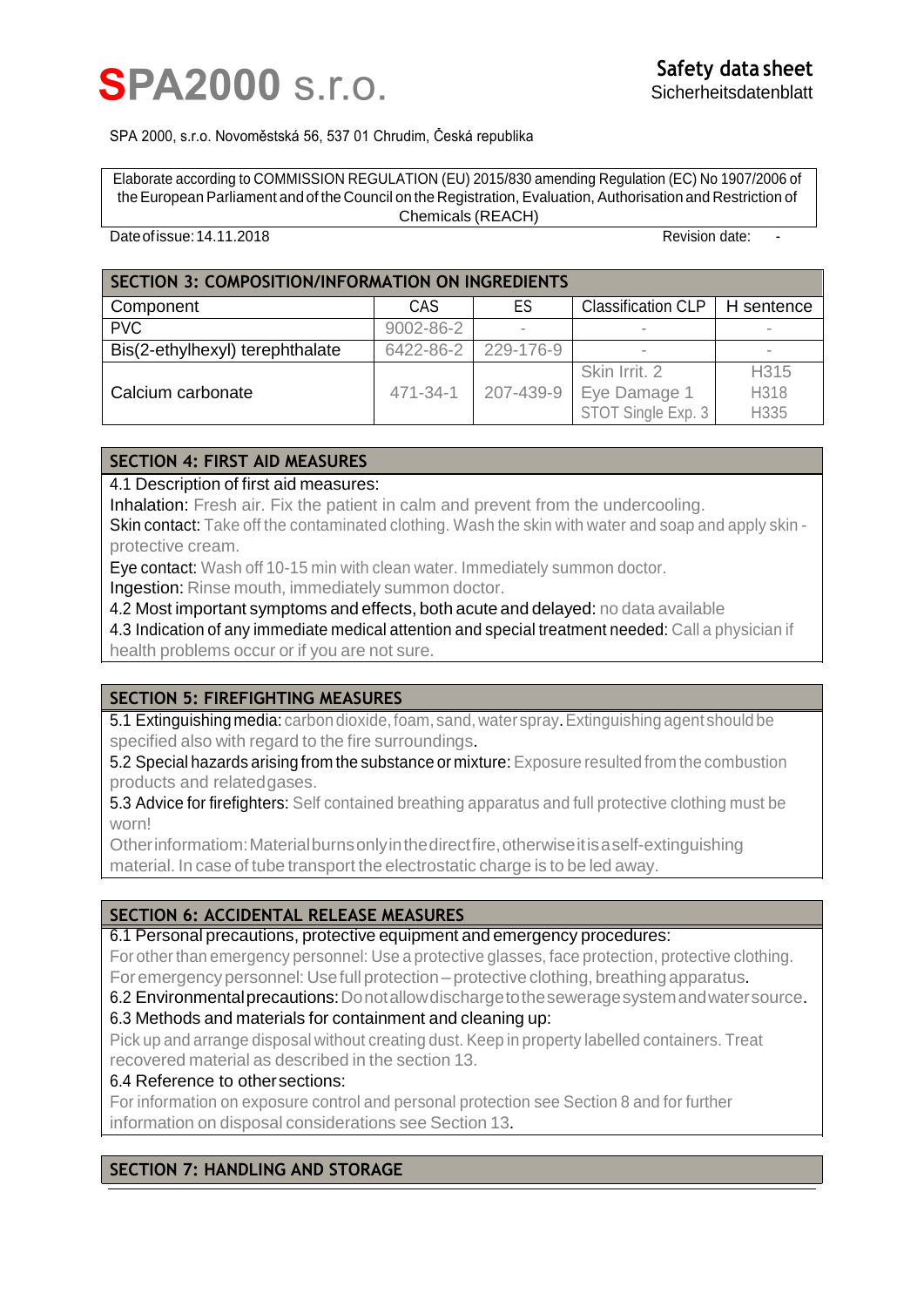

#### SPA 2000, s.r.o. Novoměstská 56, 537 01 Chrudim, Česká republika

Elaborate according to COMMISSION REGULATION (EU) 2015/830 amending Regulation (EC) No 1907/2006 of theEuropean Parliament and of the Council on the Registration, Evaluation, Authorisation and Restriction of Chemicals (REACH)

# Date of issue: 14.11.2018 **Date:**  $\overline{a}$  Revision date:

7.1 Precautions for safe handling: In case of tube transport the electrostatic charge is to be led away. Avoid dust formation. Do not eat, drink and smoke at workplace.

7.2 Conditions for safe storage, including any incompatibilities: Keep in dry and good ventilated storage place. Protection should be provided against weather effect and sunlight. Storage with organic solvents of all sorts, or chemical substances against which the PVC has no guarantied chemical resistance is not allowed.

7.3 Specific end use(s): no data available

# **SECTION 8: EXPOSURE CONTROL/PERSONAL PROTECTION**

### 8.1 Control parameters:

Domestic limit values of exposure in working environment (Regulation of the Government of the Slovak Republic No. 355/2006 Coll.) for PVC dust:

 $NPEL: 5$  mg/m<sup>3</sup>

Limit values of exposures in the Community:

EU Directive– limits are not known

#### 8.2 Exposure controls:

Technical measures: Ventilation of work places. Apply technical measures to comply with the occupational exposure limits.

## Personal protection equipment:

Hand protection: protective gloves

Eye protection: protective glasses

Skin protection: protective clothing and shoes

Respiratory protection: In case of higher concentration use a respirator with the particle filter P2. Environmental exposure controls: Do not allow discharge to the sewerage system and water source.

| <b>SECTION 9: PHYSICAL AND CHEMICAL PROPERTIES</b>            |                         |
|---------------------------------------------------------------|-------------------------|
| 9.1 Information on basic physical and chemical properties:    |                         |
| Appearance:                                                   | slightly viscous liquid |
| Colour:                                                       | natur                   |
| Odour:                                                        | odorless                |
| pH (water solution):                                          | no data available       |
| Boiling point (°C):                                           | no data available       |
| Melting point (°C):                                           | no data available       |
| Flash point (°C):                                             | no data available       |
| Flammability:                                                 | no data available       |
| Temperature of spontaneous combustion (°C): no data available |                         |
| Lower limit of explosion:                                     | explosion-proof         |
| Superior limit of explosion:                                  | no data available       |
| Oxidising properties:                                         | no data available       |
| Vapour pressure (hPa):                                        | no data available       |
| Relative density $(g/cm3)$                                    | no data available       |
| Water solubility (g/l):                                       | no data available       |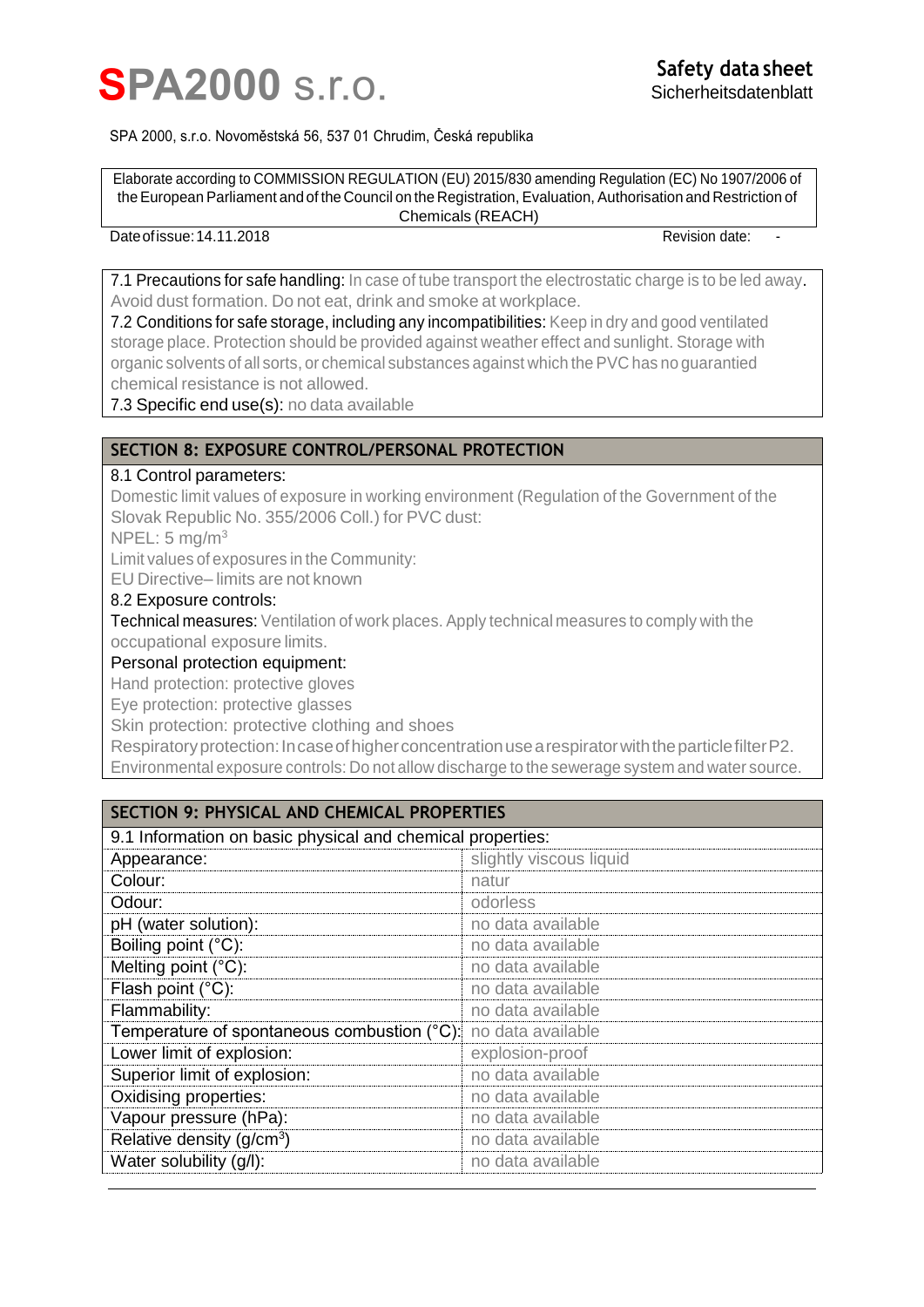

#### SPA 2000, s.r.o., Novoměstská 56, 537 01 Chrudim, Česká republika

Elaborate according to COMMISSION REGULATION (EU) 2015/830 amending Regulation (EC) No 1907/2006 of theEuropean Parliament and of the Council on the Registration, Evaluation, Authorisation and Restriction of Chemicals (REACH)

| Date of issue: 14.11.2018 | Revision date:                                                                                                                                    |
|---------------------------|---------------------------------------------------------------------------------------------------------------------------------------------------|
| Solubility in solvents:   | - insoluble in organic solvents,<br>- soluble in chlorinated hydrocarbons, in ketone<br>- slightly soluble in esters and aromatic<br>hydrocarbons |
| Hardness:                 | $58 - 63$ $\degree$ ShA                                                                                                                           |
| Density of pressing:      | $1,19-1,24$ g.cm <sup>-3</sup>                                                                                                                    |

| <b>SECTION 10: STABILITY AND REACTIVITY</b> |                                                        |
|---------------------------------------------|--------------------------------------------------------|
| 10.1 Reactivity:                            | no data available                                      |
| 10.2 Chemical stability:                    | It shows good thermal stability.                       |
|                                             | The substance is stable under common                   |
|                                             | conditions. It is resistant to acids alkalis, mineral  |
|                                             | oils and aliphatic hydrocarbons.                       |
| 10.3 Possibility of hazardous reactions:    | if the storage conditions are performed, no            |
|                                             | spontaneous hazardous reactions occur in the           |
|                                             | product.                                               |
| 10.4 Conditions to avoid:                   | Higher temperature, naked flame, sparks and the        |
|                                             | other fire sources. Keep off the weather effects       |
|                                             | (moisture, sun beams). Avoid direct contact with       |
|                                             | strong oxidizing agents.                               |
| 10.5 Incompatible materials:                | strong oxidizing agents                                |
| 10.6 Hazardous decomposition products:      | Combustion will release HCI, CO <sub>2</sub> , CO, and |
|                                             | chlorinated hydrocarbons.                              |

| <b>SECTION 11: TOXICOLOGICAL INFORMATION</b> |                                                                                                                                            |
|----------------------------------------------|--------------------------------------------------------------------------------------------------------------------------------------------|
| 11.1 Information on toxicological effects:   |                                                                                                                                            |
| Acute oral toxicity:                         | no data available                                                                                                                          |
| Acute inhalation toxicity:                   | no data available                                                                                                                          |
| Acute dermal toxicity:                       | no data available                                                                                                                          |
| Skin burn/irritation:                        | non-irritating                                                                                                                             |
| Eye irritation:                              | non-irritating                                                                                                                             |
| Respiratory and skin sensibility:            | Existing data does not show that product is skin<br>sensible. No sufficient data on sensibility of<br>respiratory system are available.    |
| Germ cell mutagenicity:                      | the substance does not show mutagenic effects<br>under common conditions and handling. the<br>substance does not show carcinogenic effects |
| Carcinogenicity:                             | under common conditions and handling                                                                                                       |
| Reproductive toxicity:                       | the substance does not affect fetus as well as                                                                                             |
|                                              | reproduction under common conditions and<br>handling.                                                                                      |